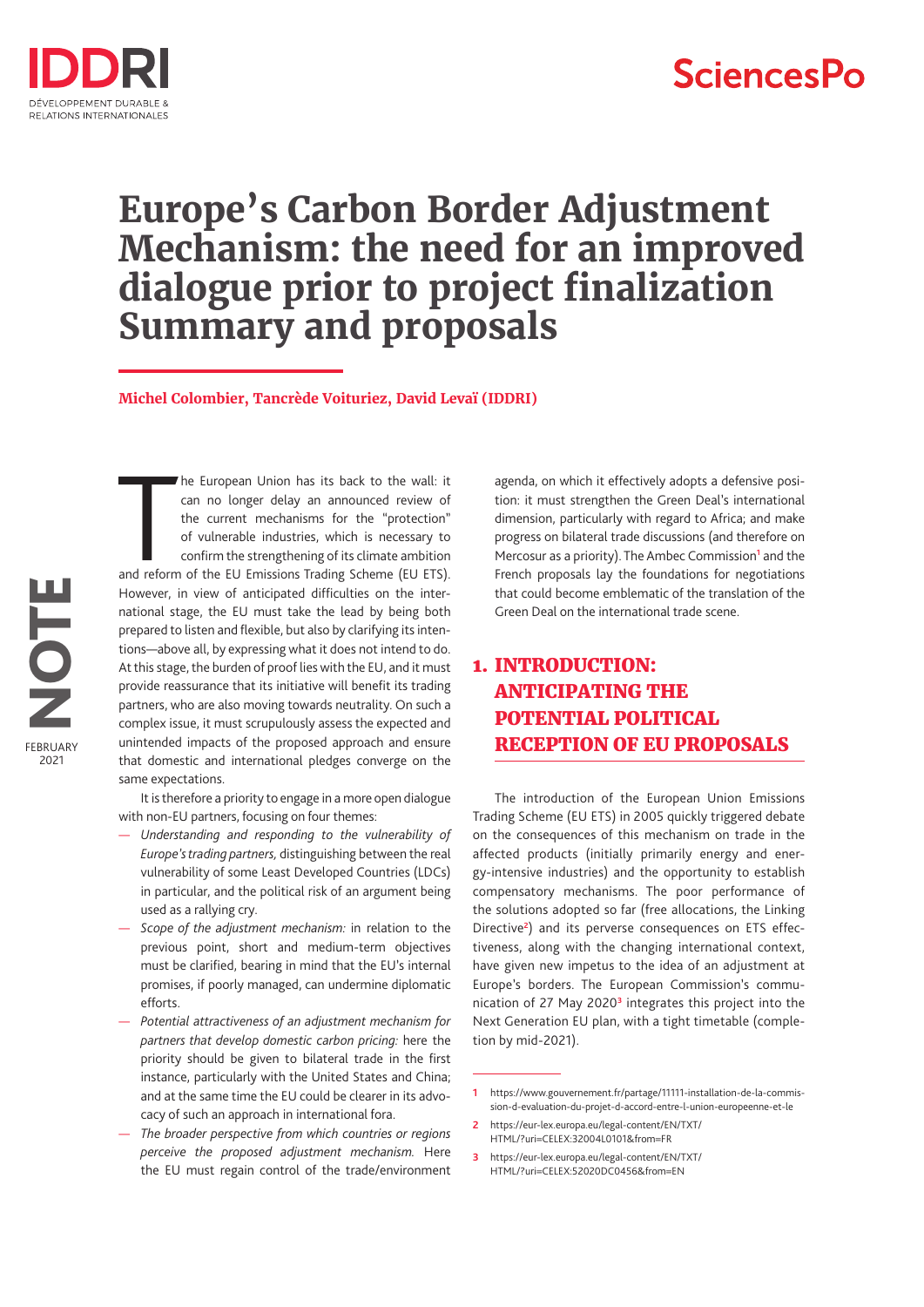The reservations, and even opposition, generated among other Member States around ten years ago seem to have dissipated. In the European debate, the introduction of commercial regulations with environmental objectives now not only seems useful, but also legitimate and realistic; and this project is receiving wide support in Europe from the economic community (companies, trade experts), environmentalists and politicians.

There is abundant, well-documented academic output on this subject and its technical dimensions (economic impacts of the ETS on different industrial sectors (trade, profitability, emissions), links between a border mechanism and the ETS, methods for calculating benchmarks, compatibility with the World Trade Organisation (WTO)). While this note does not address all of these debates, it seeks to highlight the fragilities, possible controversies and difficulties that may arise from a complex issue for which there are no clear-cut solutions, and one that has multiple connections with other international issues. The objective is both to identify "risk areas" and to lay the foundations for a more open dialogue between the EU (and/or its Member States) and its partners ahead of future announcements.

Indeed, the issue remains politically sensitive on the international scene, in trade and environmental negotiations, where the EU is exposed to the double criticism of protectionism and unilateral action. These criticisms can of course be partially defused by meticulous design, particularly with regard to WTO rules, to define which sectors will be covered, the counting rules, etc. The political reception will also depend on the narratives that the EU and its Member States are able to impose on their partners, and on their ability to listen (and influence design compromises) to avoid a sense of fait accompli. The issue then goes beyond carbon adjustment alone to encompass the EU's entire trade policy, its development policy and its role in the Paris Climate Agreement. However, in proposing its Green Deal, the EU did not give much thought to its political acceptance and its potential impact on its international partners.

## 2. CLARIFICATION OF GOALS THAT ARE TODAY TOO NUMEROUS TO GUARANTEE THE PROJECT'S POLITICAL LEGITIMACY

At first glance, the case seems clear: European industries that are required to pay for carbon emissions are being penalized in an environment where international competitors are not required to adhere to similar constraints, therefore an adjustment measure would help reinstate fair competition.

Several arguments have been advanced to legitimize this approach to fairness:

A first set of arguments explicitly targets EU trading partners that do not play ball on environmental issues.

— *The first argument, widely used to justify a clear departure from market rules, which has been fuelled by the partial participation in Kyoto Protocol commitments (Annex 1), and subsequently by the exit of the United States from the*  *Paris Agreement (PA), goes thus:* faced with countries that fail to make commitments to the United Nations Framework Convention on Climate Change (UNFCCC) (or do not respect them), the EU should impose a realistic policy. This could be retaliation for some, encouragement for others to fall into line, but the argument is only valid if the breach is observed, and can only concern a minority of countries of origin.

— *A variant of this argument is to extend the approach to all countries that "don't do enough within the framework of the PA".* However, because the EU cannot make unilateral non-compliance judgements, this argument is politically highly sensitive and potentially dangerous for Paris Agreement dynamics.

These arguments are typical of a debate that arose in an era when the dominant thinking on trade was that the introduction of restrictions could only reduce the expected benefits, including environmental benefits, and that any intervention could only respond to "dishonest" behaviour by trading partners. Several Member States continue to take this view today, and the Commission's initiative does not meet with unanimous approval. This argument can also be found in the *European Parliament Draft Report,* para E2, which is soon to be voted on: the Parliament declares itself "concerned by the lack of cooperation of some of the Union's trading partners in international climate negotiations". This is also the rhetoric used by Joe Biden in his campaign by promising to impose "carbon adjustment fees or quotas on carbon-intensive goods from countries that are failing to meet their climate and environmental obligations".**<sup>4</sup>**

However, this assertive approach is supported by a more consensual narrative, which establishes legitimacy for a border adjustment, based on the European climate leadership, the region's progress in the implementation of ambitious policies (especially carbon pricing), and the need to regulate trade so as not to undermine these efforts (to the detriment of all). The argument does not impose a value judgement on the carbon policies of the countries concerned, but recognizes that under the Paris Agreement, the diversity of situations, ambitions and policy instruments mobilized in practice introduces distortions of competition, which must be rebalanced (level playing field). The old narrative with its focus on third countries is being replaced by a discourse centred on the EU, its environmental project and its conditions for success. It also totally avoids the issue of impacts on the EU's partners.

According to the second set of arguments, three areas of motivation are proposed:

- *Carbon leakage and the effectiveness of EU climate policies:* by reducing the competitiveness of European industries, the EU ETS would induce a shift to products manufactured outside the EU, (potentially) resulting in an increase in emissions.
- *Competitiveness of the industries covered by the ETS:* market losses and reduced profitability would weaken companies

**<sup>4</sup>** https://www.euractiv.com/section/climate-environment/news/ competition-or-cooperation-eu-us-enter-new-era-of-climate-diplomacy/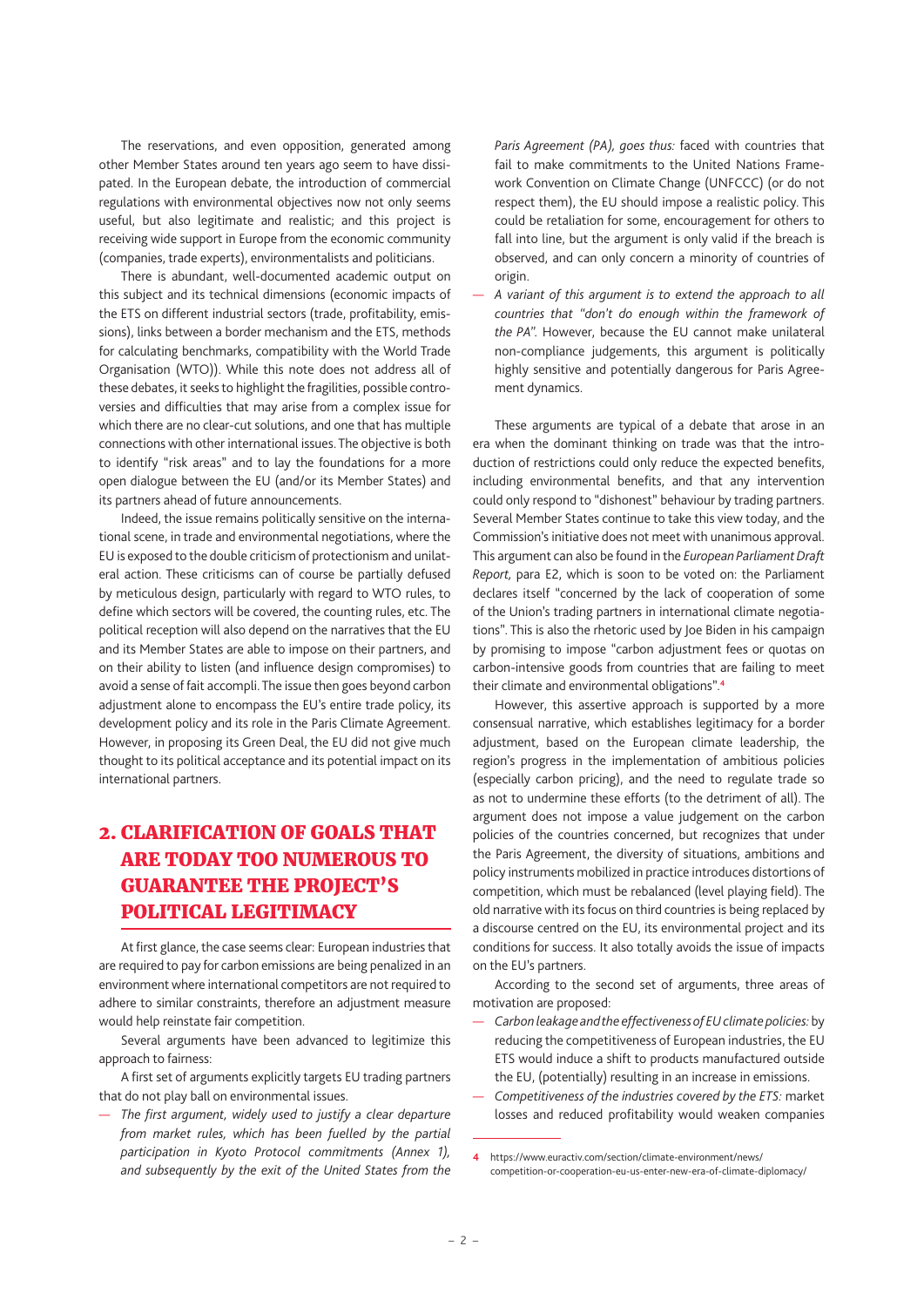covered by the ETS. Conversely, this economic threat is currently hanging over the implementation of substantial ETS reforms.

— *The EU's carbon and "imported carbon" footprint in goods and services:* as a consequence of trade globalization over the last 30 years rather than the implementation of the ETS, this growing part of its "carbon responsibility" nevertheless impacts on the credibility of the EU's domestic policies and must now be the subject of a political response.

One might think that an abundance of motivation cannot be a bad thing. While the last three proposals seem legitimate, they are based on partially different economic mechanisms that call for differentiated responses, and all raise criticisms and controversies from the EU's partners. The first is certainly the most robust, and yet it limits the scope and promises that can be made within the EU. Conversely, carbon footprint management is rather popular in Europe, but easily instrumentalized to question the effectiveness of domestic policies. Its legitimacy is also highly contested by the EU's trading partners, who are reversing the argument and calling on importing countries to finance industrial transition at home. Finally, if the reference framework is that of the Paris Agreement, then the EU must consider the fact that, formally, its partners are members of the Agreement and as such pursue policies that it must take into account in its rebalancing. As discussed below, by multiplying the areas of legitimacy, the EU makes design trade-offs more complex and in fact weakens its case.

However, it must be acknowledged that communication from the EU and its Member States remains confused. The initial rather assertive discourse, where adjustment mechanisms resembled retaliatory measures, has gradually changed, but remains vague and fluid. The draft report under discussion in the European Parliament thus successively and explicitly evokes all of these motivations without questioning the possible contradictions. While the Commission's communication of May 2020 added to the confusion by stating that this mechanism would provide "a new own resource for the EU budget". The draft under discussion in the Parliament partly corrects this by proposing to split the revenue between financing the transition and supporting vulnerable countries. These countries are already pointing out that this support is part of the commitments of the Paris Agreement, and that it is paradoxical that the EU finances its contribution through a tax on third countries; that, as mentioned above, the EU has so far raised little awareness on the potentially positive effects of the decarbonization trajectory of emerging or advanced economies that have also implemented ambitious policies, particularly ETS equivalents; and especially that the EU project has so far given only cursory attention to the direct, and negative, economic consequences of this project on the most economically vulnerable countries, especially LDCs (in a debate which, as discussed below, cannot separate the border adjustment initiative from other EU trade discussions).

## 3. DESIGN, EFFICIENCY, EFFECTIVENESS AND WTO COMPATIBILITY: TRADE-OFFS ARE POSSIBLE, BUT ALWAYS FRAGILE

Numerous design options have been explored over the past 15 years aiming to find the best harmonization of the EU's economic and environmental objectives with WTO rules. While nothing has been decided yet, the options under consideration are based on a linkage with the ETS whereby imports would be subject to the obligation to cover their induced emissions according to their carbon content and to a reference price derived from market developments. The implementation of this mechanism should go hand in hand with ending the free allocation to companies producing on European soil, which still continues in industrial sectors to compensate for the cost differentials induced by the EU ETS. Under these conditions, it would be possible to propose a non-discriminatory mechanism, in compliance with WTO rules.

It is important to recognize that, even after years of debate, legal experts are not unanimous on the issue of compatibility. Or rather that many of them recognize that compatibility cannot be taken for granted whether based on GATT Articles III.2 or III.4, or claiming exceptional treatment under Article XX. The advantage of these extensive debates is that the EU has been able to modify its approach to be better aligned with trade rules. As a consequence, controversial areas are also well understood and known to all. The political conditions for the introduction of the mechanism, the support or divisions that will then prove important in the balance of an issue which, whatever the efforts made to design the mechanism, will always be fragile.

- *Is the carbon content of imports measurable?* To ensure equal treatment of importers according to European rules, the exact emissions at production sites should be quantified in real time. While current projects aim to give importers this opportunity, the implementation raises both capacity and confidence issues, particularly with regard to traceability, and cannot become a rule at this stage. Moreover, this method only provides good coverage of direct emissions from final production sites, and is therefore applicable to energy-intensive commodities, but not to composite goods. As an important option for claiming the "non-discriminatory" nature of the mechanism, it remains difficult to implement, particularly in developing countries, and in practice limits the products concerned.
- *Benchmarks should be used to assess the average carbon content of imports:* the average European emissions method is proposed, which in effect makes the economic argument (to avoid penalizing European industry) the main justification for its legitimacy, but loses its incentive character for the non-EU industries concerned. Having negotiated a set of benchmarks in the framework of the free allocation mechanisms of the ETS, the EU is aware that this is an arduous task, technically always equivocal for the definition of production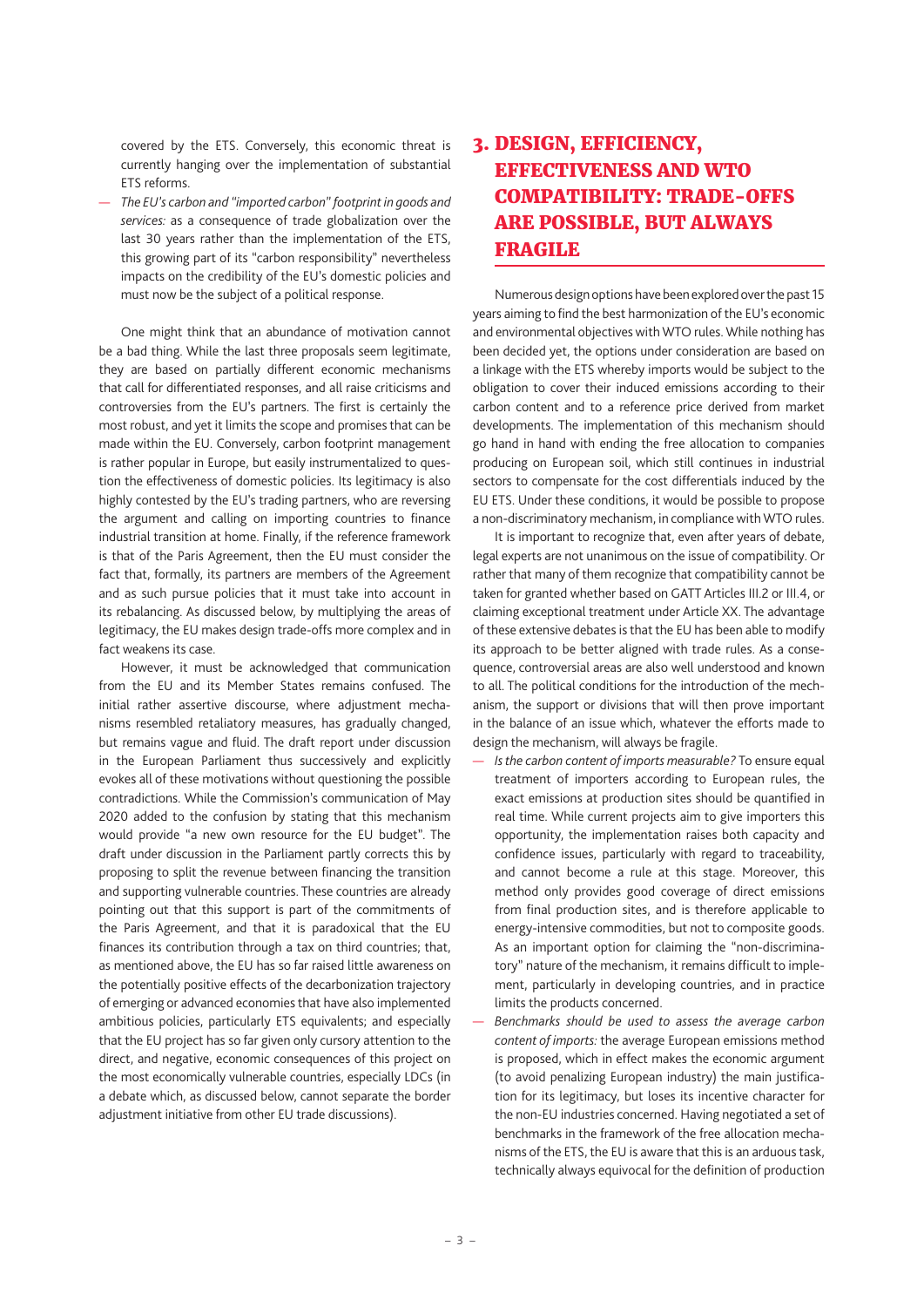methods, but also of product classes (different qualities of steel, cement, etc.), and therefore has a major impact on the competitiveness of industries.

This point constitutes a major weakness in the matter of GATT compatibility, in a unilateral approach, since benchmarks are conventions (and not measures). The benchmark approach creates a risk of discrimination – positive or negative – between imported products that are "taxed" on average reference values, and European products that are "taxed" on the basis of their actual marginal emissions. Exporters to the EU whose actual emissions are lower than the reference emissions would have grounds to criticize the system. The introduction of compensation for the latter on the grounds that they are unduly taxed is a possible solution on paper, albeit with possible overbearing bureaucracy. Many experts are therefore calling for negotiation efforts with the main partners affected at a very early stage.

- *Should the mechanism be restricted to a few commodities, or preserve the competitiveness of all activities?* The impact of carbon pricing is obviously considerable for energy-intensive industries, which are the first to be affected by competitiveness issues. However, if there is a rise in the price of commodities (electricity, steel, cement, etc.) it is the downstream industries (automotive industry, for example) that become concerned about a fall in their market share compared to competing importers. Should the adjustment mechanism therefore be extended to all imports, and at what pace? While this measure seems logical, it is not compatible with the difficulties and precautions identified so far: the definition of benchmarks, which serve as a basis for pricing, does not present the same challenges as that of an informative "carbon footprint". The task, already difficult for commodities, seems impractical for complex products without being qualified as arbitrary and becoming a source of dispute. By charging tariffs on all imports, Europe would multiply the grounds for conflict and make the task easier for those who already speak of "green protectionism".
- *Competitiveness issues may also be modified by future ETS reforms*, in particular the integration of sectors such as construction and transport, the integration of these cost components in benchmarks for manufactured products being even more difficult.

— *The issues of competitiveness and carbon leakage also arise on the export market*, since European manufacturers could see a reduction of their overall market share (unless the climatic qualities of their products are enhanced by an increased market price) and, if their production were to emit less, this would result in a substitution by more carbon-intensive products. Solutions are possible (and are being considered by the European Commission and the European Parliament) which ultimately consist of granting an export rebate to European manufacturers, mirroring the tax imposed on importers according to a mechanism similar to that adopted for VAT. The VAT analogy teaches us that the export tax exemption is only acceptable to the WTO if Europe's customers themselves adopt a VAT on their own territory (*the main destination*), otherwise this exemption is tantamount to a subsidy. This solution weakens the argument for ending free allowances and opens up a new field of litigation that will have to be addressed: here again, a mechanism restricted to a few commodities will be easier to sell than a generalized export support system.

## 1. POLITICAL RECEPTION OF THE EU INITIATIVE: JUSTIFIABLE CONCERNS, BUT ALSO MISUNDERSTANDINGS, A BREEDING GROUND FOR UNFOUNDED ACCUSATIONS

Unsurprisingly, ever since the very first announcements, the EU has drawn strong criticism on this issue, not only from countries but also from international and sometimes multilateral organizations. For many, "free trade" and particularly access to the markets of industrialized countries remains a prerequisite for development; European leadership in the climate field, which is real although weakened, does not in their eyes justify the EU's imposition of costs on other economic areas, particularly those under development. Moreover, the issue is codified by the Rio Convention (art. 4.8),**<sup>5</sup>** but it is so instrumentalized that the clause is in fact inoperative.

Nothing in the Paris Climate Agreement formally opposes the implementation of such an instrument. The agreement recognizes the diversity of situations, calls for action by all countries without requiring uniformity or equivalence of effort; but nevertheless enjoins countries to take strong and rapid action that is capable of putting them on the path to carbon neutrality before the end of the century, and proposes a set of procedures based on trust, cooperation and accountability. A narrative based on the idea that trade must not be used as a threat to the detriment of countries that, like Europe, wish to embark on ambitious pathways, can be convincing. On the other hand, a rhetoric of protection (or even retaliation) towards countries described as "insufficiently ambitious" can hardly be unilaterally supported without endangering the dialogue. The European narrative has already been sniped from the sidelines by countries which, like Russia and Belarus, see this as an opportunity to easily rally support (Like-Minded Developing Countries, Gulf countries) for their strategy of obstruction. A poorly managed controversy could undermine diplomatic attempts to re-mobilize Paris Agreement parties towards greater ambition.

**<sup>5</sup>** https://unfccc.int/files/essential\_background/background\_publications\_ htmlpdf/application/pdf/conveng.pdf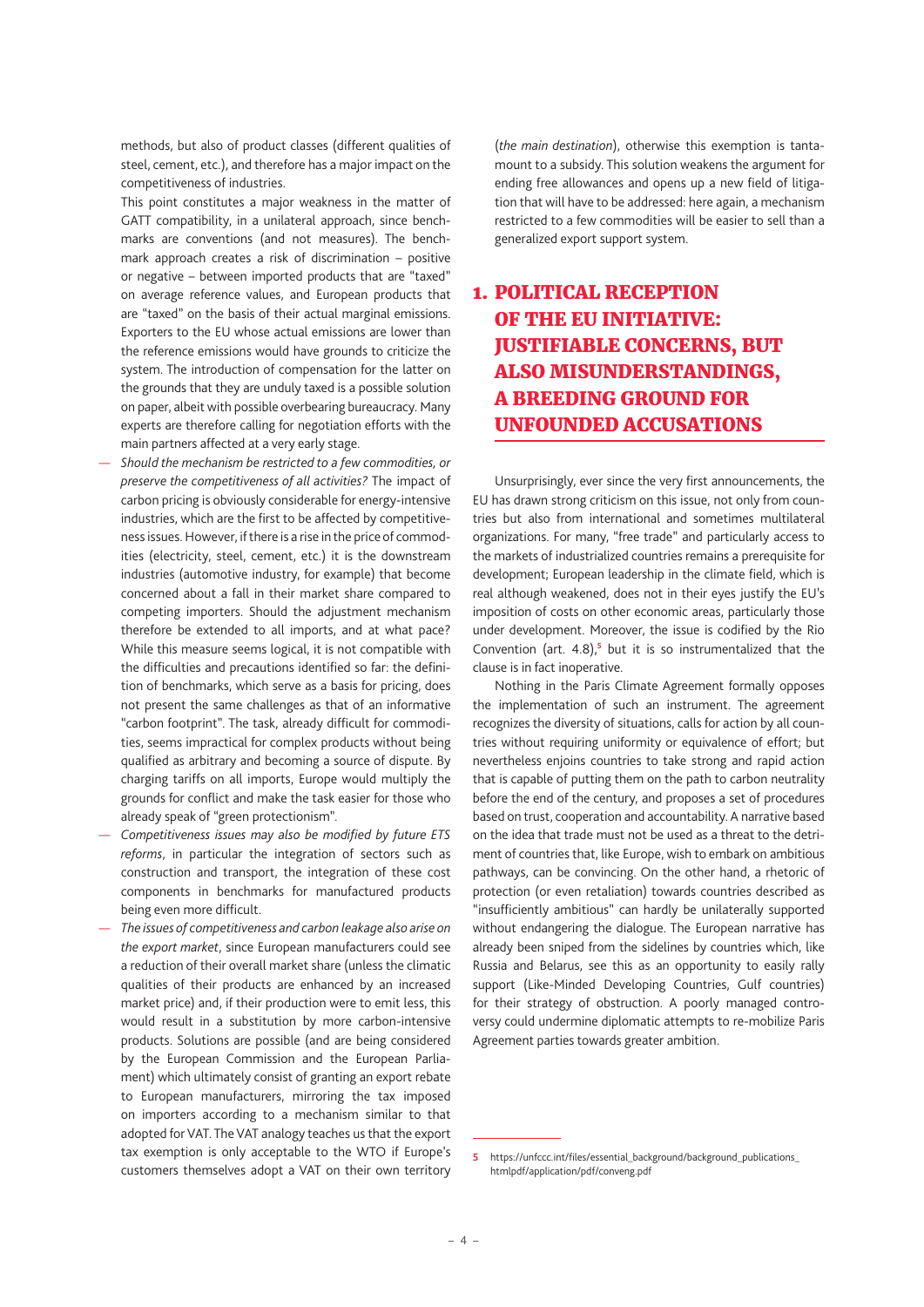### **a) Europe and its Member States must therefore mobilize and engage in a more open dialogue with their partners around four themes**

- *Vulnerability of Europe's trading partners.* Rhetorically, the adjustment measures are primarily aimed at the major emerging countries, first and foremost China. In practice, studies show that many intermediate or less developed countries, particularly on the African continent, would also be among the most at risk economies, due to their specialization or their lower administrative capacity. This is also the case for nearby countries (Turkey, Egypt, etc.) for which Europe provides stability to certain industrial capacities in counter-cyclical periods. Conversely, European trade with the major emerging countries is more diversified and their capacity to adapt is greater. A distinction must be made here between vulnerability in reality, and the political capacity to make the issue a rallying cry. A country that has not been particularly impacted, can become an advocate; it is therefore in the EU's own interest to engage with a wide range of countries.
- *Perimeter of adjustment mechanism.* Of course, the potential impact depends primarily on the number of countries actually concerned, and therefore on the perimeter envisaged by the EU: should it be reduced to a few commodities such as steel, aluminium and cement? Or gradually extended to all EU imports, including agricultural products? The anxiety and occasional aggression that characterizes the discourse is all the more acute as the European project remains vague on this subject, with some calling for it to be strictly limited to energy-intensive industries, while the first version of the European Parliament's draft calls for all trade to be covered in the near future.
- *Potential attractiveness of an adjustment mechanism for partners developing domestic carbon pricing.* Turning an adjustment mechanism into a trade regulation tool, not only at the borders but also within "pro-active" clubs (where the carbon price can vary, in accordance with the Paris Agreement), enables the deployment of this approach in a different and less stigmatizing political perspective.
- *The broader perspective from which countries, or regions, perceive the proposed adjustment mechanism.* Following the difficulties associated with the Mercosur agreement,**<sup>6</sup>** the EU is trying to improve the way it takes environmental issues into account in its bilateral agreements, particularly by refuting protectionism lawsuits and including trade in a transformative vision of exchange between the economic areas concerned (Cremers *et al.*, 2021). However, the Green Deal, which according to the President of the Commission Ursula von der Leyen is the EU's "man on the moon moment", gives little attention to the international dimension; and the new Neighbourhood, Development and

International Cooperation Instrument (NDICI), through its priorities and budgets, is in line with historical continuity. By strongly linking it with the border trade mechanism, Europe is muddying the waters and seems to want to carry out its transition in isolation, instead of proposing a set of measures to its partners (in terms of trade, development and cooperation, and investment) that are aligned with the Green Deal's domestic objectives. The adjustment mechanism itself may be accompanied by investment support measures, or capacity building measures, but these will only be of value if they are supported by a broader framework.

### **b) Clarifying intentions, both externally and internally**

This diplomacy is not only a work of conviction and communication. Of course, the EU and its Member States must be clear about their climate ambitions, the difficulties of unregulated trade competition that may be encountered, and the global (and not only European) consequences of constrained European action. But it must also seek to position, at least partially, the design of the specifications of an adjustment mechanism in a more open and cooperative framework. Finally, it must integrate the parameters of its international discussion into its design choices and clarify its intentions. On this issue, a tension is emerging, which will lead to major difficulties if it is not quickly brought under control: experts agree that compatibility with WTO rules, the possibility of finding common ground on the necessary counting conventions (see benchmarks), and minimizing the impact on least developed countries, go hand in hand with a strict limitation of the scope to energy-intensive commodities. These are unquestionably the products most associated with major competitiveness issues (the cost of carbon can equal the added value on certain products) and for which the risk of environmental leakage is real and proven. Conversely, increasing the scope dilutes the argument: the impact of a carbon price – excluding international transport – on manufactured goods is limited, and is a secondary factor in the location of activities and therefore on the environmental dimension. However, the design becomes complex, the transaction costs become significant, the risks of non-compatibility with GATT increase, and the number of countries and actors impacted are more than proportionally amplified.

However, the instrument's popularity in certain European countries and economic circles is due to the fact that it seems to run counter to an unproven thesis, although one that is continually used to curb environmental action: that of the loss of global economic competitiveness of European economic actors, which would also explain the growth of the EU's carbon footprint. This conservative discourse has gradually evolved towards a more consensual notion: industry is ready for change, provided that it is protected against unfair competition; in the meantime, we must be realistic. Built around the ideal scheme of a single carbon price before COP 21, this discourse has since been reshaped around the concept of border adjustment, extended to all trade. However, in the short and medium term, such a model could well prove to be

**<sup>6</sup>** See IDDRI's study: https://www.iddri.org/en/publications-and-events/study/ future-eu-free-trade-agreements-european-dialogue-light-eu-mercosur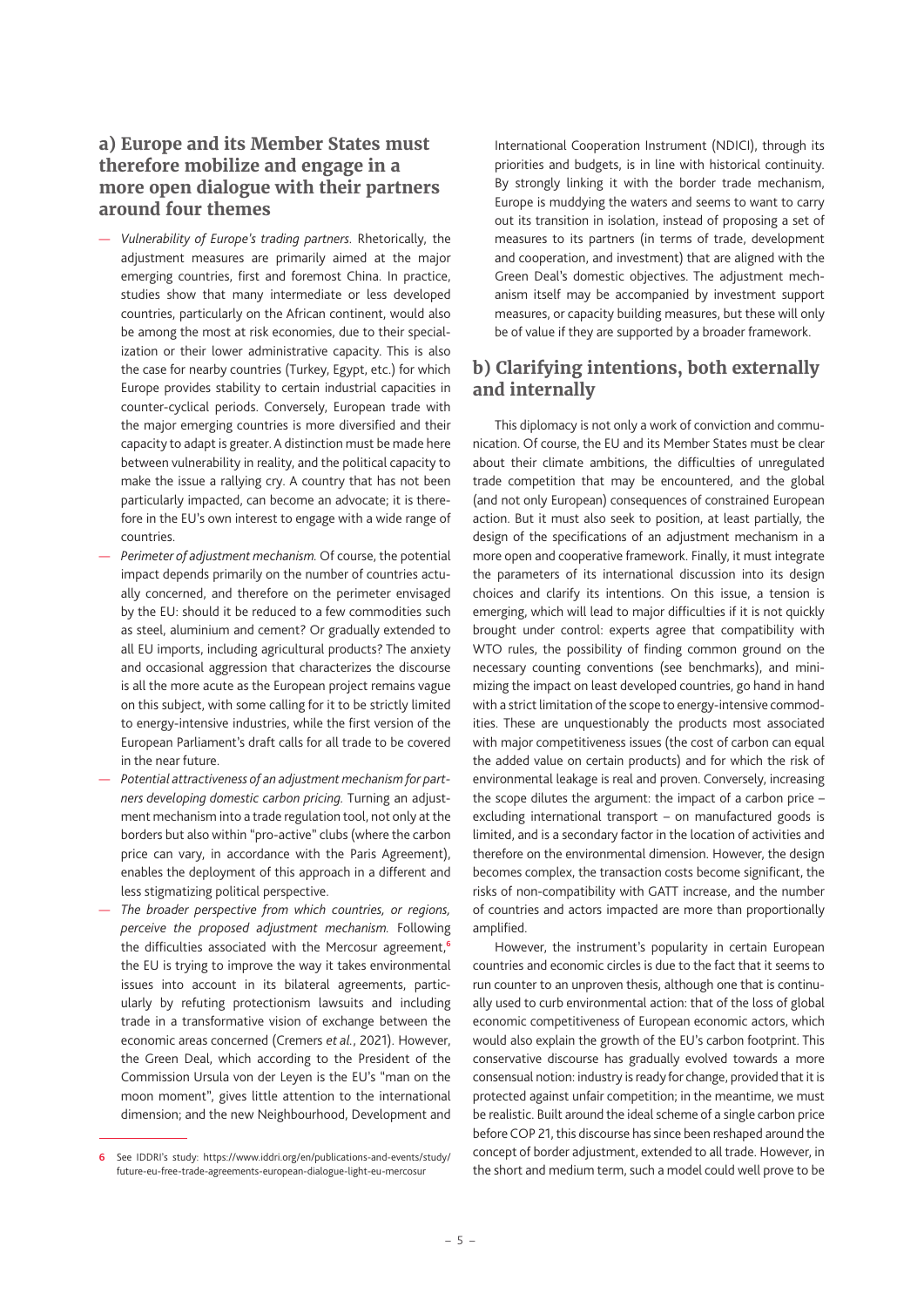as utopian as the idea of a global carbon price. By endorsing this thesis, as the European Parliament is doing, or even by allowing it to prosper, the EU risks deadlock: difficulty moving forward with a project that extends to all trade; and an inability to satisfy potentially illegitimate, but mobilizing, demands for economic protection. Europe has already been a victim of this headlong rush when the system of allowances for "exposed industries" was introduced. If its internal debate and external consultation are inconsistent, it could lose out on both fronts.

It should be noted that a number of European economists have proposed other approaches (consumption tax combined with a proportional allocation on the ETS) which, *by design*, impose the same environmental regime on domestic and imported goods, without risk with regard to the WTO and allowing downstream sectors to be taken into account. In the absence here of a detailed discussion on its merits and limitations, it is nevertheless worth noting that although this approach has interested experts, particularly from industry, it has been unable to mobilize public or private decision-makers. Is it possible to think that, by not discriminating against product origin, it lacks the fundamental characteristic of appearing to be a shield at Europe's borders?

### **c) The United States, a potential ally?**

The new Biden administration didn't take long to make its mark, by adopting the opposite stance to that of the Trump years, on domestic, international and multilateral fields. We know that Biden, as a presidential candidate, showed a certain, albeit moderate, willingness to adopt a proactive stance on climate change, and that his positions have notably reassured business circles of the need to provide some form of trade regulation for countries that don't play ball.

For now, the new administration seems to favour a pragmatic and sectoral approach to climate policy, relying if necessary on the Environmental Protection Agency (EPA), and on an instrumental federal approach such as those discussed in the House of Representatives or Congress in the 2000s. The recent EPA leadership appointment confirms that the Democratic Party has, at least temporarily, abandoned the path of economic instruments in the face of arguments of social discrimination, which is obviously a game changer on the trade issue. Indeed, China remains the major concern, and the new administration may be more in line with the previous one on this issue.

The US, however, is also concerned about the European initiative and its timing. Moreover, in seeking to regain its position and credibility on the international stage, the country is clearly concerned by the possibility of finding itself confronted with a fait accompli where it is left outside of a possible EU "free trade area" with a few close partners, on the basis of criteria that it would not have negotiated. Although not necessarily an ardent supporter of the formal approach pursued by Europe, the US is mobilized on the subject and is agnostic regarding the tools at its disposal to impose environmental constraints on trade. As their approach and procedures are not so far removed from European objectives, it would seem appropriate to start a discussion without delay, and also without any preconceived ideas about their adhesion.

### **CONCLUSION**

Reinhard Quick, Professor of economic law, concluded in a recent article: "Saying it will not work is not acceptable as little as the wishful thinking that the carbon border tax will be made WTO-compatible".**<sup>7</sup>** The European Union has its back to the wall: it can no longer delay an announced review of the current mechanisms for the "protection" of vulnerable industries, which is necessary to confirm the strengthening of its climate ambition and reform of the EU Emissions Trading Scheme (EU ETS). However, in view of anticipated difficulties on the international stage, the EU must take the lead by being both prepared to listen and flexible, but also by clarifying its intentions – above all, by expressing what it does not intend to do. At this stage, the burden of proof lies with the EU, and it must provide reassurance that its initiative will benefit its trading partners, who are also moving towards neutrality. On such a complex issue, it must scrupulously assess the expected and unintended impacts of the proposed approach and ensure that domestic and international pledges converge on the same expectations.

**<sup>7</sup>** https://ielp.worldtradelaw.net/2019/10/guest-post-a-carbon-border-tax-ora-climate-tariff.html